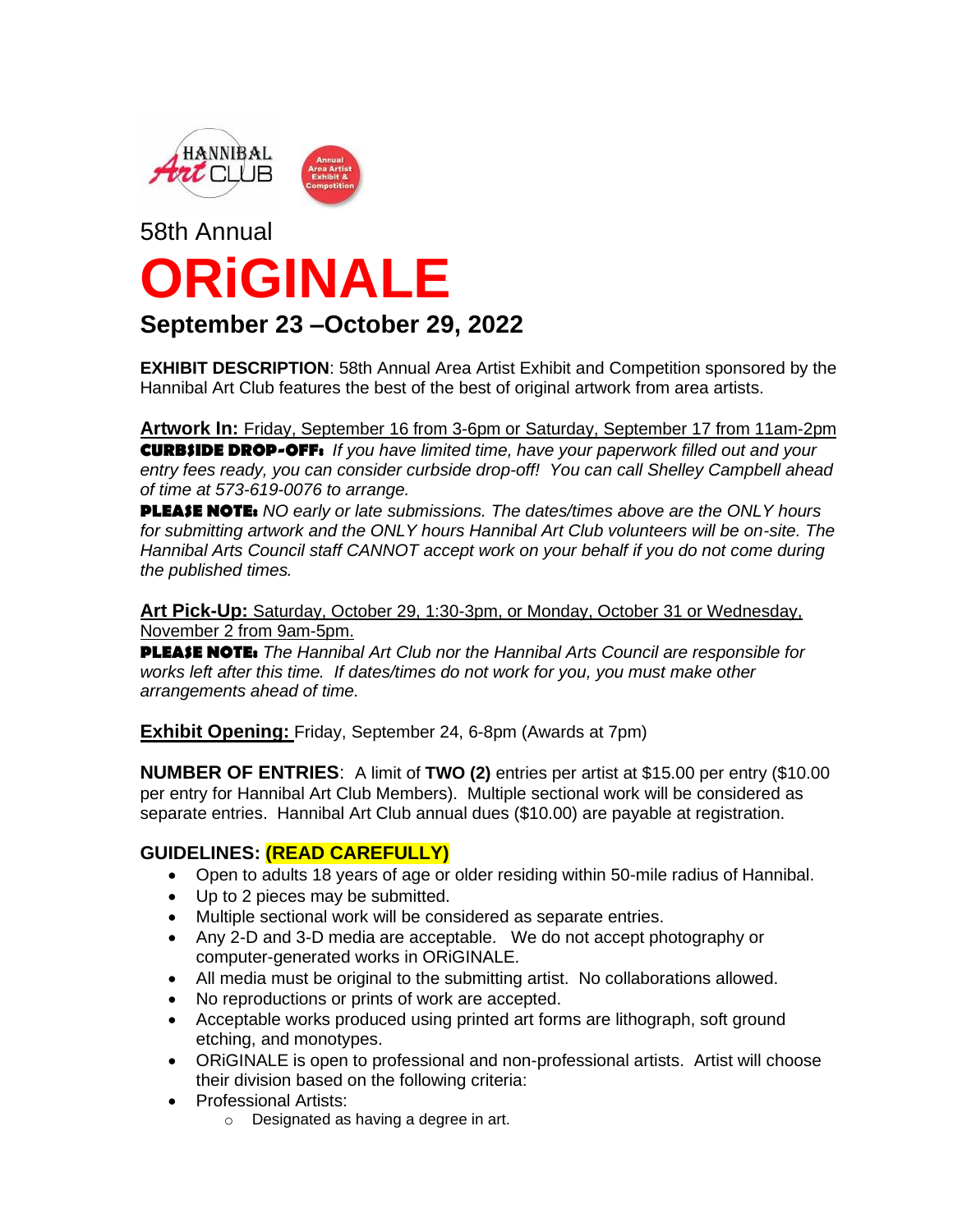- o Teaching art.<br>o Making a sigr
- Making a significant portion of their living as an artist.
- o Having a piece accepted into a statewide or nationally-recognized painting organization/society or art exhibition. (*i.e., Missouri Top 50 Professional Division, National Oil and Acrylic Painters Society, Missouri Watercolor Society, Watercolor USA, etc. Or images published in a national publication).*
- The maximum outside dimension of any entry is 37" in its longest dimension for both 2D and 3D (*i.e. including the frame for hanging pieces- the outside dimensions)*
- Entries must not have been exhibited in a prior ORiGINALE. Current work preferred**.**
- **All works must be properly framed or ready for display (***i.e., hanging wire on back, attached from side to side).* **You will need to add hanging wire to readymade frames which usually come with saw-tooth or hanging hooks.**
- If submitting 3-D piece(s), the Hannibal Arts Council has a limited number of pedestals which may be used. Contact the Hannibal Arts Council prior to artwork submission dates for sizes and request use. \*\*Please provide your own pedestal or appropriate display if you have very specific requirements.
- Entries must be completed entirely by the submitting artist. If an instructor has painted on, drawn, or in any way "worked" on a portion of your project, your piece is not eligible for this competition.
- All copyright laws apply and no entries featuring copyrighted subjects, subject matter, or logos will be accepted. If you are using someone else's photograph as a reference point, you must have express permission for its use.
- Entries may be for sale. Sales will be subject to a 25% commission policy.
- All artwork is to be displayed and entered under the Artist's name only. No indications of "from the collection of" will be included on the artwork labels.
- All artwork must be thoroughly dry at the time of registration. No wet painting surfaces accepted.
- **All entries must remain on display until the ending date of the exhibit and competition. You cannot remove artwork to enter in any other area competition or for any reason.** Please check the dates of other area exhibitions before entering ORiGINALE. Plan to have an additional piece of art to enter in other exhibitions. The only exclusion to the rule is for those pieces that have sold to someone from out of town and no other pick-up arrangements can be made.

#### **AWARDS:**

- **Best of Show -** One in both Professional and Non-Professional Divisions
- **Pinnacle Awards**  One in both Professional and Non-Professional Divisions
- **Achievement Awards -** One in both Professional and Non-Professional Divisions
- **Excellence Award(s)** In both Professional and Non-Professional Divisions
- **Merit Award(s)**  In both Professional and Non-Professional Divisions
- **Honorable Mentions** Two In both Professional and Non-Professional Divisions

#### **JUDGE: To Be Determined**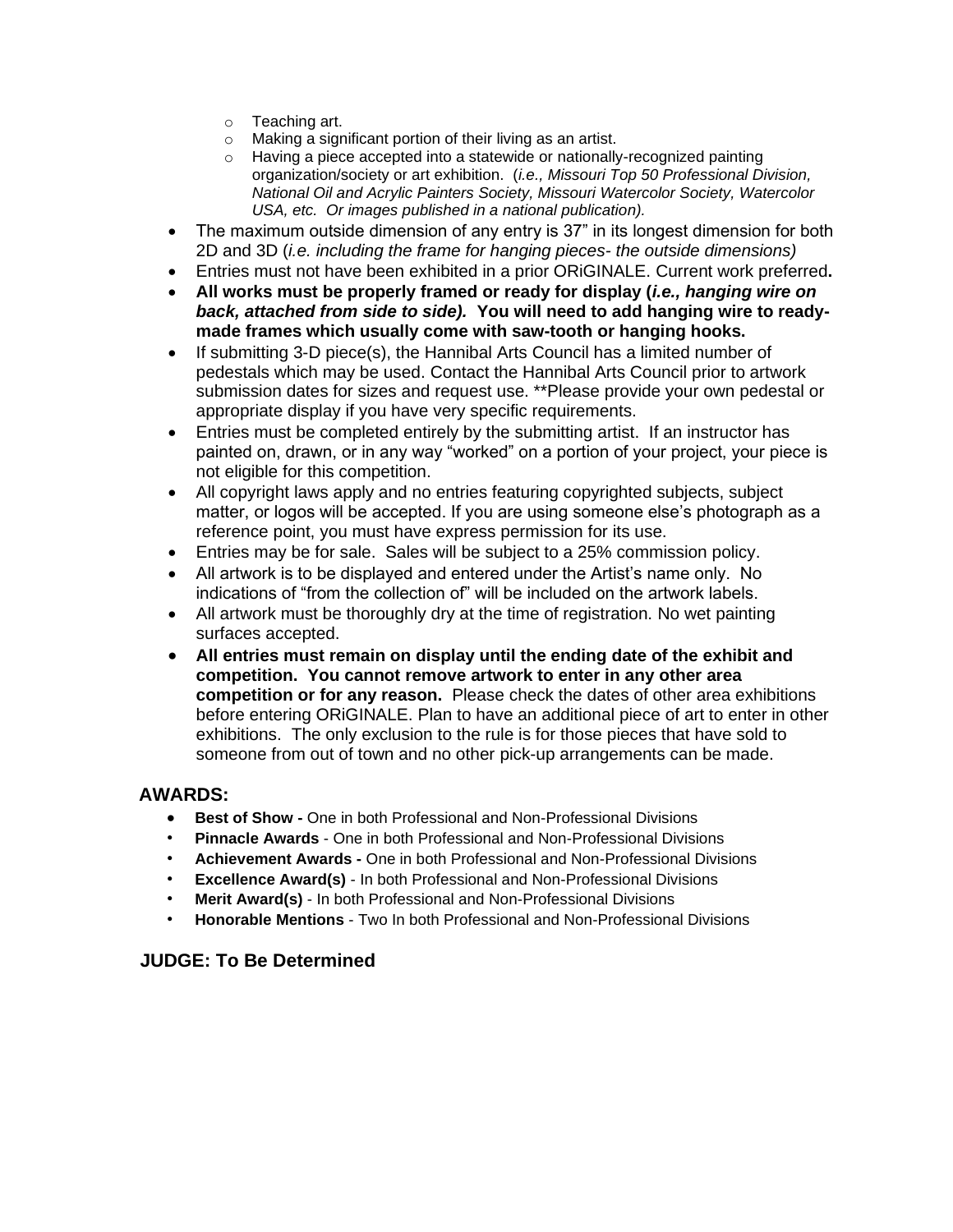**TO SPEED UP THE CHECK-IN PROCESS…Please, fill out and bring the following Registration form and Art Work labels with you at time of artwork submission. Copies are also available at the time of registration.**

|  |  | <b>FOR OFFICE USE ONLY</b> |  |  |
|--|--|----------------------------|--|--|
|--|--|----------------------------|--|--|

| Reg. Fee___     |
|-----------------|
| Mem. Dues       |
| Total Amt. Paid |
| Cash/Check #    |
| Initials        |

# **ARTIST REGISTRATION FORM ORiGINALE**

**I am submitting \_\_\_\_\_\_\_ entries for the Hannibal Art Club exhibit. Although greatest care will be taken to safeguard it, I understand that the Hannibal Art Club and the Hannibal Arts Council cannot be responsible for the loss or damage of my work due to loss by fire, theft, earthquake, or breakage. I agree to comply to all the guidelines spelled out in the attached prospectus. I understand there will be 25% commission retained on any piece sold.**

Please print clearly

| City/State/ZIP     |  |
|--------------------|--|
| Primary Phone # () |  |

**Signed**\_\_\_\_\_\_\_\_\_\_\_\_\_\_\_\_\_\_\_\_\_\_\_\_\_\_\_\_\_\_\_\_\_\_\_\_\_\_\_\_\_\_\_\_\_\_\_\_\_\_\_\_\_\_\_\_\_\_

## **Submitted Pieces**

| Professional () Non-Professional ()                                                                                                             |
|-------------------------------------------------------------------------------------------------------------------------------------------------|
| For Sale () Not For Sale () Price/Value(if not for sale) \$                                                                                     |
|                                                                                                                                                 |
|                                                                                                                                                 |
|                                                                                                                                                 |
| Professional () Non-Professional ()                                                                                                             |
| For Sale () Not For Sale () Price/Value(if not for sale \$                                                                                      |
|                                                                                                                                                 |
|                                                                                                                                                 |
| FOR OFFICE USE ONLY: Below to be filled out when art work is picked up after exhibit<br>pieces of artwork were picked up on _____________(date) |
| (signature)                                                                                                                                     |